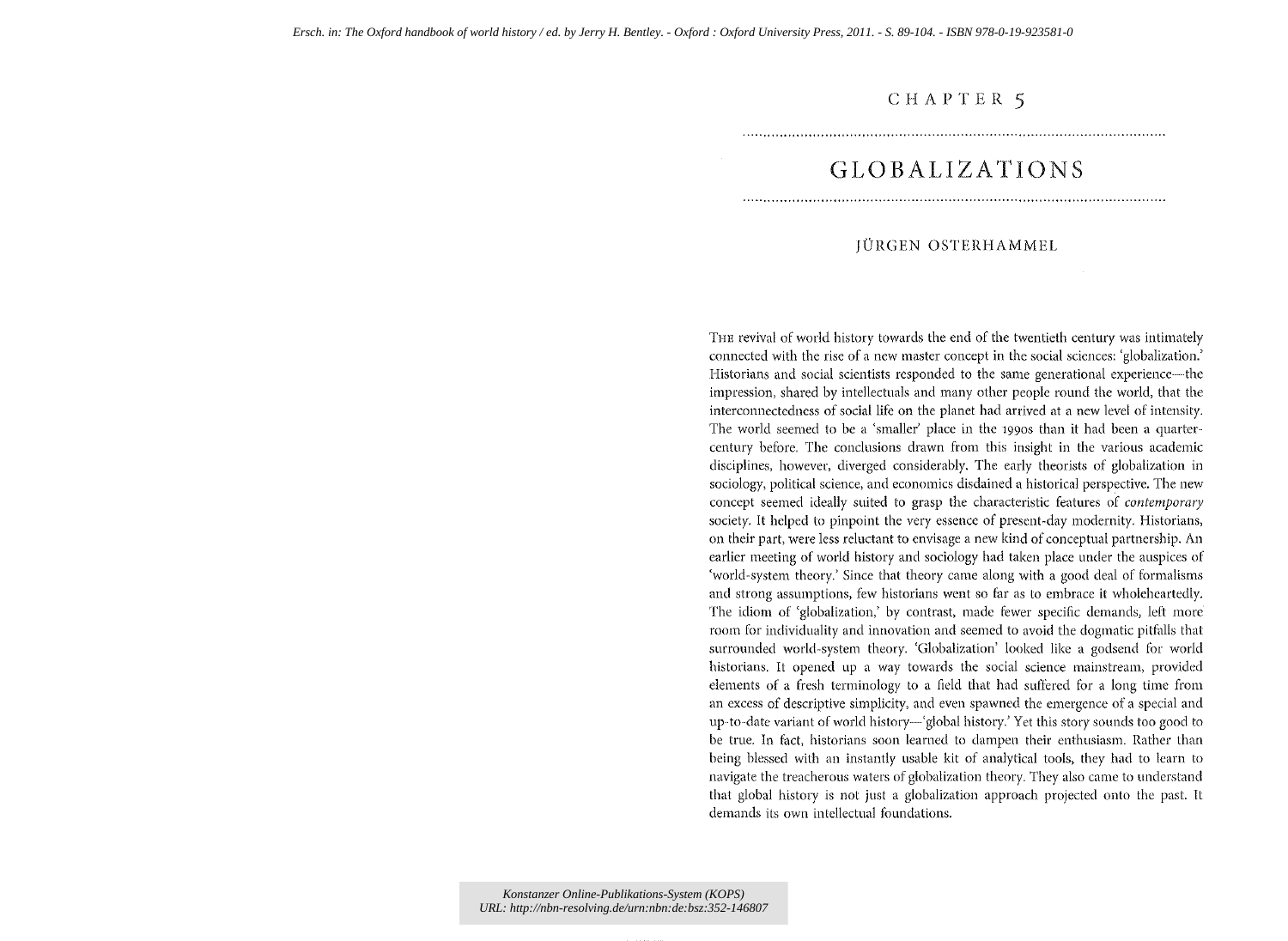## A CONCEPT FROM SOCIAL SCIENCE **APPLIED TO HISTORY**

When it was invented in the 1960s and as it slowly gained currency in the 1970s and 1980s, the term 'globalization' referred to the present-day state of the world and did not imply a narrative in the *longue durée*. Its proponents neither suggested a theory of societal evolution nor an interpretation that would make sense of the last couple of centuries of world history—as Immanuel Wallerstein's world-system theory had attempted to do. In the theoretical debates exploding in the early 1990s, the primary concern lay with defining the concept and using it to describe, still in very general terms, processes of worldwide societal change that had recently brought about a rapidly increasing integration between national economies and societies. Critical undertones were present from the very beginning while at the other end of the spectrum of opinions a number of prominent authors felt confident enough to hail the arrival of a new 'global age.'<sup>1</sup>

In a second stage, only a few years later, the initial intuitions were put to empirical test. This turn to the data led invariably to a glance at earlier developments inaugurating the new state of affairs. Contemporary globalization could only be considered novel or unique if it was viewed against the backdrop of the worldwide social landscape as it existed before the 1970s, a decade that was generally assumed to be of pivotal importance. Globalization came to be seen as the result of transformative processes that had to be traced back to 1945, to the turn of the century, or even beyond. As the number of publications rocketed and the debate began to transcend the geographical limits of North Atlantic social science, the spectrum of positions diversified to a degree that makes it impossible to discern simple and orderly patterns. Still it can be argued, following David Held and Anthony McGrew, that the early 2000s were characterized by a 'third wave' of thinking about globalization.<sup>2</sup> In contrast to the earlier euphoria with unbound mobility and transformation, the literature of this wave emphasized the resilience of institutions, social structures, and localized traditions. A fourth wave then took up constructivist concerns and focused on communication, worldviews, and the normative underpinnings of globalization. It moved from globalization as a social process to globality as a state of mind. Even before the onset of the global financial crisis in September 2008, new debates flared up concerning not just the political consequences of 'real' globalization, but also the viability of the term as an instrument of theory.<sup>3</sup> The crisis confirmed the doubts of those critics who felt that 'globalization' still lacks the maturity to dethrone the well-established master concept of 'modernity' as the central trope of the social sciences.

Confronted with a bewildering variety of theoretical offers and with a rapid change of intellectual fashions, the historian looks in vain for a reliable synthesis that might guide his or her own efforts.<sup>4</sup> 'Globalization' may be the buzzword of our age, but there is still 'no clear sense—not even an approximate sense—of what this word means.' Another authority, Salvatore Babones, writing for a leading work of reference, arrives at the same kind of sober conclusion: 'Globalization means many things to many people, so many things that it hardly seems worth offering yet one more definition of the term.' And he suggests that of a wide variety of globalization indicators none 'can be judged theoretically superior to any other.'<sup>6</sup> Historians would be unwise to skirt the term altogether. At the same time, they should not take it for granted, and they should be careful not to employ it with a confidence and naiveté unwarranted in the light of ongoing and inconclusive debates.<sup>7</sup>

A number of general observations can be made. First, it is an obvious though somewhat unsurprising and trivial fact that the world has been 'growing together' and that a 'human web' has been thickening for a long time.<sup>8</sup> When it was originally put forward, this insight startled those who had been thinking in terms of secluded and unconnected 'civilizations' as well as those oblivious of the old Enlightenment idea of a basic unity of mankind. Moving beyond such truisms as the ever-growing number of human bonds in an expanding world population, the crucial question is: which empirical criteria have to be fulfilled for processes of growing connectivity to be labeled 'globalization'? If that concept is applied to all sorts of border-transgressing interaction across 'large' spaces, it loses the specificity indispensable for any notion of analytical value.

Second, historians have always been wary of the mega-processes so dear to evolutionists of all persuasions. They rarely deal with humankind as such. It is intuitively obvious to them that globalization manifests itself differently in the various dimensions of historical reality. Migrations, the extension of market relations, long-distance warfare, the diffusion of plants and animals and its consequences for human livelihood, the spread of religions and other worldviews, the growth of global media—these and many similar processes follow their distinctive kinds of logic and their own trajectories in time and space. 'Globalization' is not observable as such, but only as an attribute of more specific processes of change. It requires *something* to be globalized. Individual processes unfolding within concrete contexts of space and time can usually be studied in themselves. They should, however, be placed within the global arena in order to be understood more fully. Their relation to one another, for example of migration to empire-building, seems to be largely contingent or, at least, a subject of further inquiry. General theories of globalization tend to be reductionist and to privilege one field over others, most frequently the economic sphere. This renders them quite useless to historians, the avowed foes of monocausal simplicity. As Raymond Grew has warned, 'globalization is not quite a theory in itself.'<sup>9</sup> It should rather be seen as an epistemological framework that bundles more particular models of change and directs attention to their largest possible spatial contexts. A globalization perspective by itself provides little in the way of explanatory power, and the common objection to globalization theory, that it blurs the distinction between cause and effect, is difficult to refute. Yet such a perspective helps to restate historical problems and to frame more adequate strategies of explanation. These strategies then incorporate theories of a more limited range and of greater precision.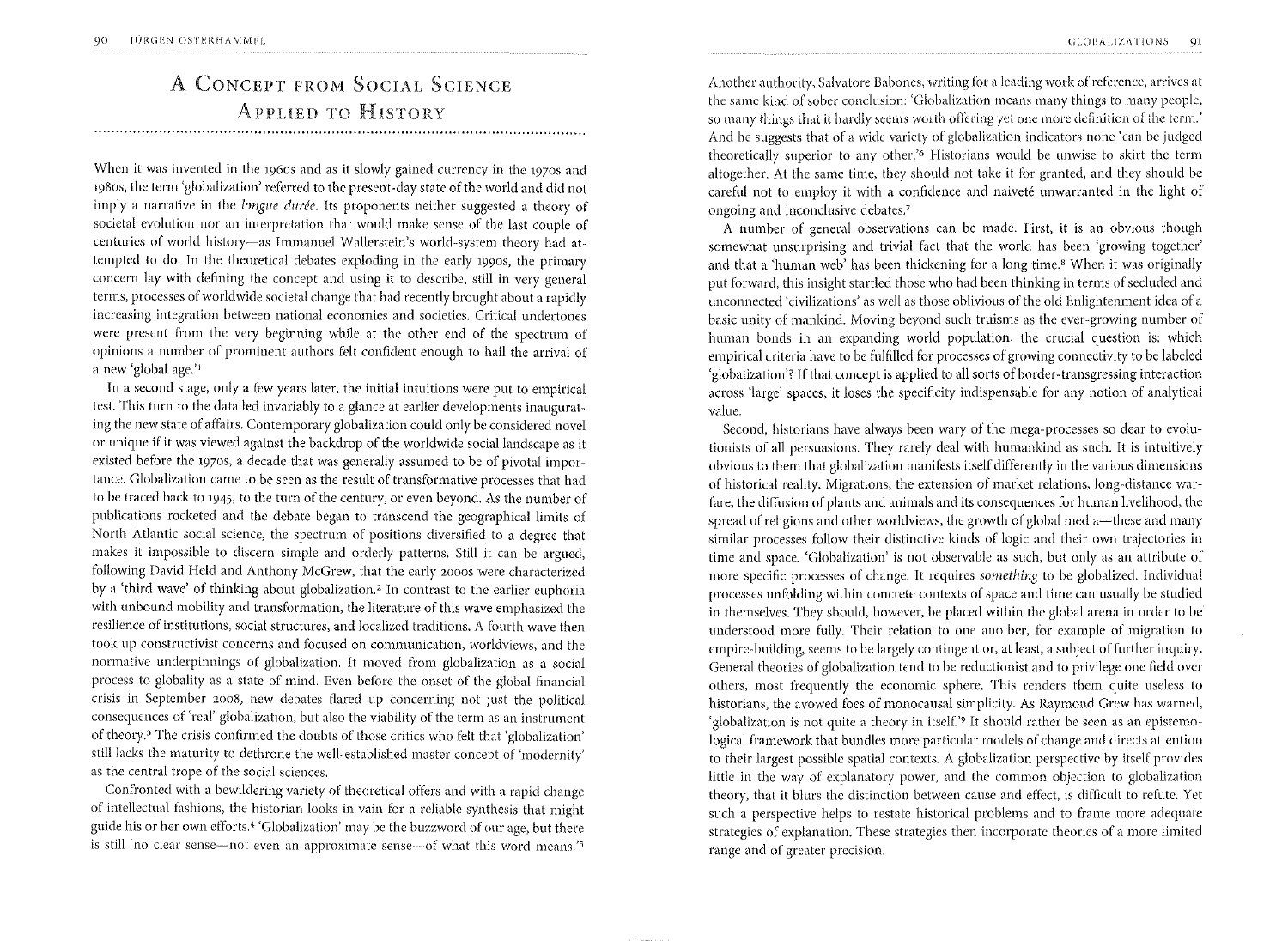Third, one of the most important results of the vast social science literature on globalization has been to enrich the vocabulary available to historians. They have learned to speak a new language of 'networks,' 'flows,' 'currents,' 'transfers,' 'mobilities,' 'diasporas,' 'hybriditics,' and all sorts of'transnalional' phenomena. 10 The 'spatial turn' in geography and cultural studies has enhanced their sensitivity to territories, landscapes, distances, boundaries, and locations. 11 Not always do historians go along all the way with the theorists. To mention just one example: few words are nowadays more popular with global historians than 'network.' However, not everything that at first sight looks like a regular pattern of interaction qualifies as a 'network' in the technical sense of sociological network theory. Some of these patterns may be too loose or too thinly woven to be a network proper; others arc of a complexity that cannot be reduced to flows of information and resources between nodes~-the essential feature of a network.<sup>12</sup>

Fourth, there seems to be agreement among writers on globalization that the process should be seen as self-reflective. The debates on globalization form part of globalization itself. This may even lead to a rule of exclusion: relationships between cause and effect totally concealed to the understanding of the contemporary actors involved should not come under the heading of 'globalization.' Thus, the transfer of microbes around the planet was 'objectively' of a global nature, but it remained obscure as late as the great cholera pandemics of the nineteenth century and therefore lacked the qualities of true globalization. Even those who are not prepared to go that far are likely to support the argument that in an adequate concept of globalization increasing connectivity in the real world of migration, trade, or war should go hand in hand with a growing global consciousness. 13 Worldviews and the practice of expansion and exchange form two sides of the same coin. Therefore, the wide-spread disjunction between the study of globalization by economists, political scientists, and international relations specialists on the one hand, by sociologists, anthropologists, and cultural studies scholars on the other, is unfortunate and should be overcome in global history.

Fifth, one of the most fruitful lines of inquiry has been the link between the global and the local.<sup>14</sup> Historians, mostly trained in the careful examination of specific circumstances, find that idea immediately appealing. They tend to work from the bottom up, whereas sociological theorists often have to be told not to disregard the particular case. 'Glocalism,' as some prefer to call it in a somewhat pseudo-theoretical way, has found numerous successful adherents among historians. Timothy Brook's *Venneer's Hat* (2oo8) is just one of several virtuoso performances where the local and the global-in Brook's case, the town Delft where the painter Vermeer lived and the forces connecting it to China and other parts of Asia-are artfully intertwined.<sup>15</sup> It remains to be discussed, however, whether a separate level of 'the global' ought to be presupposed as given. In such a view, the global exists beforehand and is 'appropriated' by local actors. A different way of conceptualization would regard both 'the local' and 'the global' as products of the activities of specific actors in their daily practice, of a permanent drawing and redrawing of boundaries between 'internal' and 'external.'<sup>16</sup> How are local worlds penetrated by forces of 'the global?' When and why do people's

primary worlds cease to be local? Under which circumstances do human groups or macro--collectives arise that deftne themselves in terms of supra-national or global identities?<sup>17</sup> Questions such as these make the abstract concept of 'glocalization' palatable to historians.

Sixth, few types of globalization are likely to unfold without conflict and violence. Historians will view with a good deal of skepticism any theory that equates globalization with peaceful change. The idea of expansion is inherent in the concept of globali~ zation. At one extreme it involves conquest, subjugation, and the destruction of existing forms of social and political life, at the other extreme, the peaceful one, the slow diffusion of clements of culture such as language, religion, or law. Expansion of any kind touches upon the interests of specific groups, unsettles equilibria, creates new asymmetries of power, and necessitates negotiation. It causes tensions and instabilities. <sup>18</sup>

Seventh, social science theory does not always draw a dear analytical distinction between globalization and modernization. Are these two macro-processes identical? Is globalization a special case or sub~category of modernization? Is it the defining feature of modernization in a particular period, in the sense, for example, that *contemporary* modernity is said to be quintessentially global? Does it transcend a kind of modernity and modernization that is too closely identified with the European or Western model? Does 'globalization' put a stronger emphasis than 'modernization' on non--linear types of social change? Does it provide a better grasp of developments at peripheries and in-between spaces, of 'liminality' and cultural dissonance? Historians are not required to solve these problems on a theoretical plane. Yet they should not expect too much support from theorists.

### GLOBALIZATION AND GLOBAL HISTORY

Many general works on globalization offer some kind of historical narrative, sometimes in briefest and most general outline. Those narratives, basically, come in two different versions: 19 according to a 'weak' version, globalization prolongs earlier long-term developments and is linked to them through a variety of 'path-dependencies.' On this view, the increasing interconnectedness between people across vast spaces, mainly driven by technological innovation, was accompanied by a growing density within sub~ spheres of society. The world became gradually more complex on various levels. The horizon of personal experience widened for many people, and the consequences of localized decisions and events were felt across ever-growing distances. The 'strong' version envisages the world as a single system, originating in the final decades of the twentieth century. At that time, a radical transformation surpassed anything known in previous history. It created entirely new spatial and temporal frameworks. Faced with a condition of unprecedented novelty, 'historicist' modes of thought, self-evident to historians and many other scholars in the humanities, are rendered useless.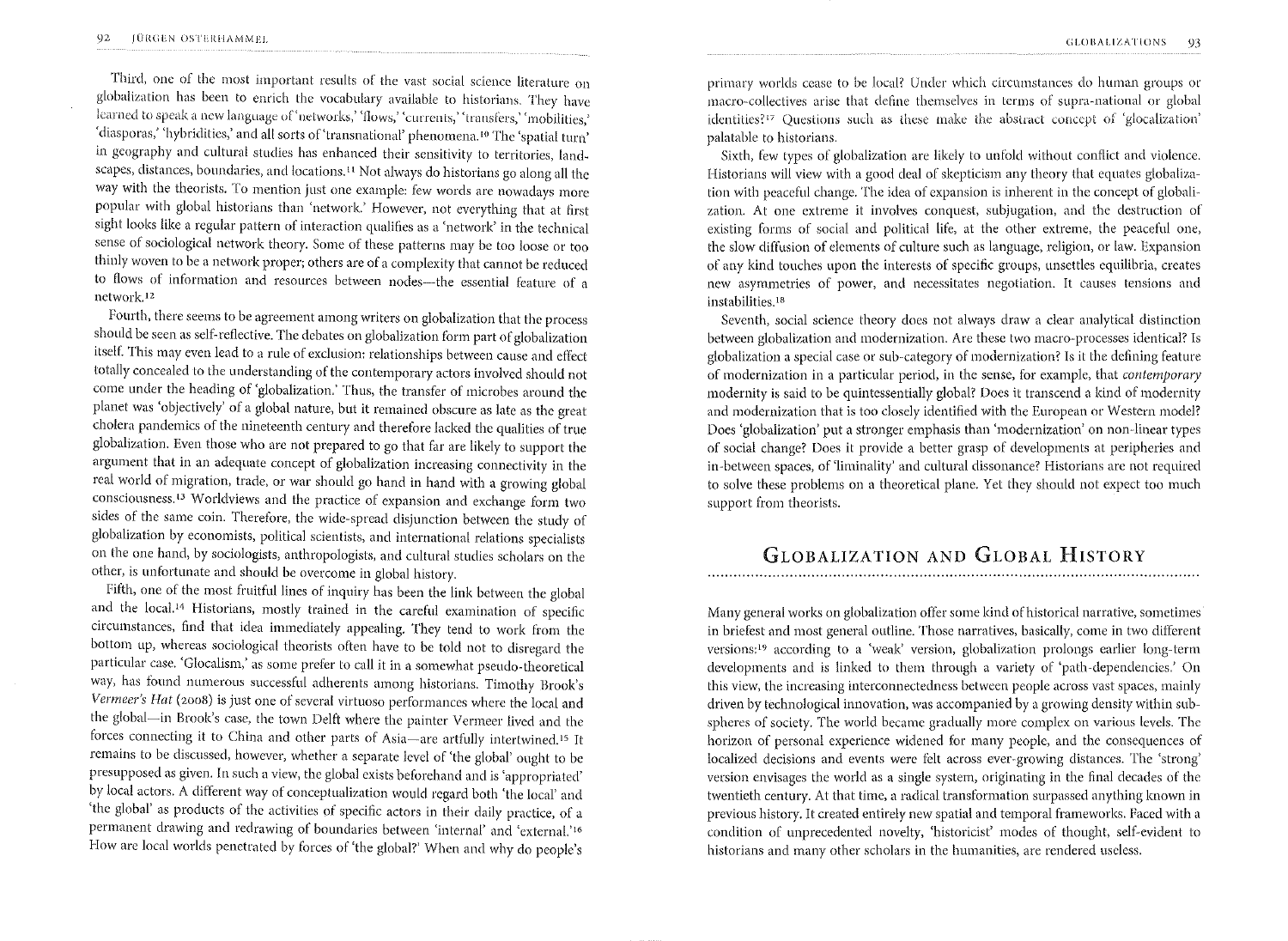The strong version relegates historical scholarship to an antiquarian delight in bygone ages. Is the weak version a suitable template for global history? To put it more generally: what is the difference between the history of globalization and global history?

Global history is a distinctive perspective on the past. It does not necessarily examine long-term developments. On the contrary, one especially successful way of writing global history has been to make a cross section at one particular point in time, a procedure that is not interested in macro-processes. <sup>20</sup>It highlights the simultaneity of societies in various parts of the world without making any claims as to mutual influences and common causal factors operating in the background. Few literary devices have been more successful in overcoming Eurocentric habits of seeing.

A second difference between global history and the history of globalization pertains to methodology. The very idea of globalization as the growth of transgressive connectivity dissolves established units of analysis. The idiom of flows and interaction diverts attention away from settled units such as local communities or nation-states. The relations between nodes within a network become more interesting than the nodes themselves. This devalues comparison, the old master method of historical sociology and of certain forms of world history writing. Global history is to a lesser degree committed to the central idea of interaction. It therefore retains comparative methods, disengages them from an association with the 'Spenglerian' notion of concrete and clearly bounded <civilizations,' refines them, and puts them to new uses in innovative combinations of comparative and relationist analysis. <sup>21</sup>

A third difference between global history and the history of globalization derives from the treatment of difference. Even if a globalization perspective takes account of conflict and contradiction, it is, at a fundamental level, wedded to the vision of a homogenizing trend in (modern) history. Convergence and the growth of shared experience are construed as the overall tendency of world development, divergence, and fragmentation, though up to a point contributing to multicultural plurality, as an aberration from the normal course of events. Global history makes no such assumptions. Characteristically, one of its most important debates has centered on the problem of a 'Great Divergence' -the observation that the 'global rift' between rich and poor parts of the world, especially between Europe and Asia, is of fairly recent origin. Few participants in the controversy surrounding this topic have suggested that the Great Divergence might be accounted for in terms of globalization. This classic *problematique* of global history is being discussed with hardly any reference to theories and histories of globalization. *<sup>22</sup>*

Yet another difference becomes obvious when we look at the more specific claims usually bound up with the concept of globalization. To give just one example: even those who shy away from predicting the imminent death of the nation-state would probably agree that globalization erodes state power and leads to a 'de-territorialization' of politics.23 If globalization theory aims at elaborating substantial diagnoses of the present, it cannot avoid propositions like this one. Global history, however, docs not require assumptions of such a kind. It is more 'neutral' and more open to specific interpretations of particular cases.

In sum, 'global history' is a more general and more inclusive concept than 'the history' of globalization.' Not all global history is history of globalization, whereas the history of globalization inscribes itself by necessity into global history. If treated in a highly technical manner, for example, as a quantitative study in market integration, it can, however, lose sight of the attractions of global history and end up with an impoverished and reduced picture.<sup>24</sup>

## ExPANSION AND CoNTRACTION As RECURRENT PHENOMENA

The plural 'globalizations' signifies a *double* plurality: the breaking down of an overarching master process into several different fields and types of globalization, and the fact that expansion beyond the confines of locality has taken place repeatedly throughout human history. It is a moot point whether migrations, the creation of market systems and empires, or the emergence of religious ecumenes and other forms of universalism should come under the heading of'globalization'. Especially scholars who previously tended to apply the notion of the 'world-system' to early constellations from ancient Mesopotamia, Egypt, or India onwards argue in favor of a similarly extended concept of globalization. 25 Not everyone will share the obsession with origins evident in this kind of literature. It is one thing to acknowledge the complexity of early civilizations, quite another to place such complexity into a temporal continuum linking vastly different societies across the millennia. The question of when globalization can be said actually to begin may lead to a dissipation of intellectual energies and has a taste of naive reifi.cation of what is more a matter of perspective than of real existence. *As* Barry K. Gills and William R. Thompson, themselves fond of the big picture, succinctly put it: 'Global perspectives yield global histories.'26 Moreover, labeling early examples of human communities drawing together as 'globalization' does not help to *explain*  anything. Only in a very general *sense-sub specie aeternitatis-is* it reasonable to see world history as a continuous process of macro-social integration. Upon closer inspec lion, large-scale structures behave in a much more specific and disorderly fashion.

The questions, concepts, and methods of global history can easily be applied to *all*  periods of history. However, it makes little sense to speak of 'globalization' before the emergence of regular communication between the continents on both sides of the Atlantic. This kind of logistic globality did not arrive overnight, but the sixteenth century was certainly a pivotal age. It has also been argued, with good reason, that the preconditions for global trade were created precisely in the year 1571 when Manila was founded as a Spanish *entrepdt.* Only then, a 'world' market became practically possible.27 Trans-Atlantic and trans-Pacific trade were linked for the first time, although it took three centuries for them to evolve into one unified system.

Prior to the sixteenth century, world history was full of different processes of expansion and contraction. The forces of expansion were conquest, trade, and the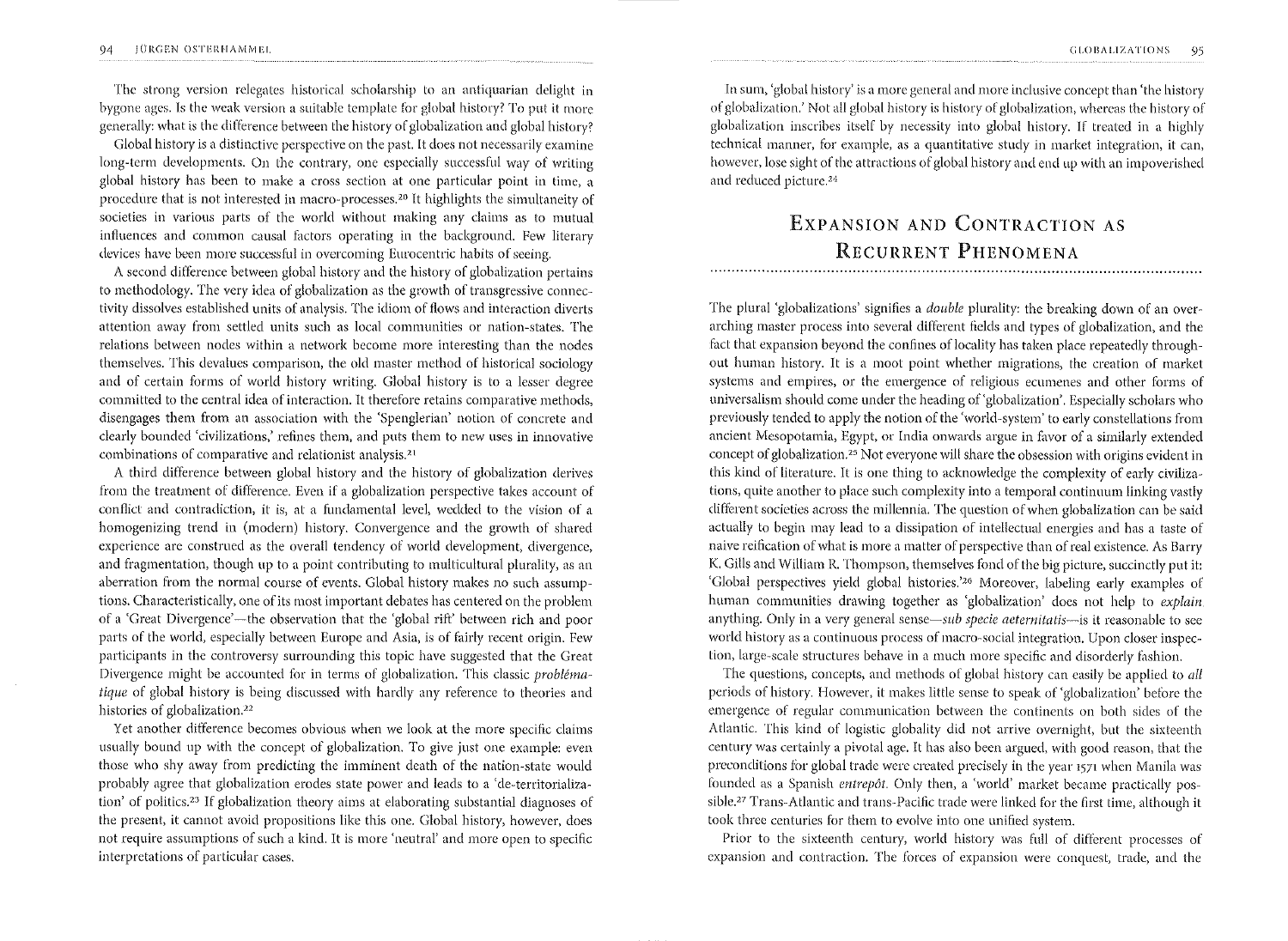complicated mechanisms of religious transfer. The outcomes were empires, trading networks, and large spaces where individual religions predominated. Contemporary observers described the fate of these structures by using cyclical models of rise, blooming, and fall. All of these structures underwent permanent metamorphoses. Their external and internal boundaries changed all the time. Some of them existed for many centuries; others disappeared after a few decades. Some gave room to chaos; others to fragmented configurations of equal or greater stability. In the twentieth century, sociologists and a few historians showed a new interest in cyclical models of military and commercial hegemony. Yet they failed to establish general patterns of rise and decline. Historical scholarship uses sophisticated tools to analyze pre-modern macro-structures and has displayed a growing interest in comparing them. Laws that govern such processes of integration and fragmentation have not been discovered. Several periods have been identified when religious or commercial innovation, empire building, or state formation occurred in clusters simultaneously in different parts of the world. These tendencies do not easily add up to a long-term pass towards growing connectivity on the surface of the earth. What happened within different contexts is too complex to be subsumed under the all too general title of 'globalization.'

For those who insist on a general use of the term, A. G. Hopkins's and C. A. Bayly's category of 'archaic' globalization might offer a solution. But it adds little to the terminology already available for the analysis of pre-modern forms of political, economic, and cultural integration across vast spaces. Before the sixteenth century, the numerous processes of expansion and contraction going on in the world do not fall into a discernable pattern. From the time when the first regular trading links across all the oceans were established, it becomes easier to grasp elements of globalization. For the two centuries between 1600 and 18oo, Hopkins and Bayly suggest the cautious term 'proto-globalization.' In their view it includes not only the rise of new commercial networks through the expansion of the slave trade, the activities of the European chartered companies, and the intensification of Arab and Chinese commerce in the Indian Ocean and adjacent seas, but also the reconfiguration of state power in Europe, Asia, and parts of Africa.2s

Throughout the period conventionally dubbed as 'early modern,' a greater number of actors than before operated within an extending geographical horizon: merchants, soldiers, colonial administrators, explorers, missionaries, and pilgrims. Driven by the rise of commercial capitalism (in a Braudelian sense), by the improved management of seaborne commerce, and by increasingly globalist visions of empire, the degree of connectivity in the world rose, with the Atlantic as the most important arena. It cannot be taken for granted that this early modern proto-globalization was a radical break with the past rather than a modified continuation of earlier trends of expansion and contraction. Cyclical trajectories of empires resembled familiar patterns. Differently constructed empires like the Mughal empire and the Portuguese empire rose and declined within the fairly limited time-span of about two centuries. Claims about the peculiarity of a special early modern form of globalization face two issues that continue to be hotly debated.

First, there is the question of quantities and proportions. When do quantities cross thresholds of significance? When does a circuit become a system? When do separate economies develop a level of exchange and of the division of labor that justify them to be called 'integrated?' The contention that this already happened, at least in the Atlantic region, during the early modern period remains open to question. Pieter Emmer sums up a more detailed argument by pointing out that 'all shipping tonnage in Europe around 1500 could fit into only two present-day super tankers and that we would need five such tankers to arrive at the tonnage available around 1800.<sup>229</sup> World trade did not multiply in value and volume and progress from luxury goods to bulk commodities until the nineteenth century.<sup>30</sup>

Second to consider is the problem of the cultural integration of the world and the universalisms that are expected to go with it. What constitutes genuine 'global' awareness? How many people are necessary to form a socially relevant group of intellectual 'globalizers?' During the early modern period, Europeans launched unprecedented projects in the cross-cultural gathering of secular knowledge. Earlier ages had seen transfers of religions and laws, of languages and scripts; the European initiatives since the early 1500s were unique in their reach and comprehensiveness. European travelers and missionaries-especially the Jesuits-collected information on languages, beliefs, customs, political systems, and the natural world and accumulated huge treasures of artifacts and manuscripts from those parts of the world that were accessible to them. They measured and mapped the surface of the planet. Early modern thought in Europe was pervaded with knowledge about other civilizations. New discourses arose, later crystallized into academic disciplines: ethnography, comparative philology, archaeology, and the various branches of 'oriental studies.'31 But did all this amount to cultural globalization? How much of European culture was actually exported or rather adopted beyond Europe and its colonies of expatriate settlement? Even the efforts of the) esuits to win adherents to the Christian faith remained disappointing, given the enormous human input that went into the grand missionary enterprise. Few members of the European intellectual classes gained first-hand experience of non-Christian civilizations. Leibniz never went to China, Montesquieu never visited Persia, Diderot never traveled to the South Seas. The great majority of the population of Europe had only hazy and extremely stereotyped ideas of other continents, if any. Hardly any active cultural exploration took place in the opposite direction. By 1800, the educated and the powerful in countries like China, Japan, or the Ottoman empire remained as ignorant of' the West' as they had been 300 or 6oo years before. Cultural contacts multiplied during the early modern period, but they did not assume a new quality that deserves the name even of 'proto' -globalization.

## MODERN GLOBALIZATION ··················································································································

Attempts to find a periodization for the bundle of processes we have come to call 'globalization' should abandon all hope for an all-encompassing solution. As Raymond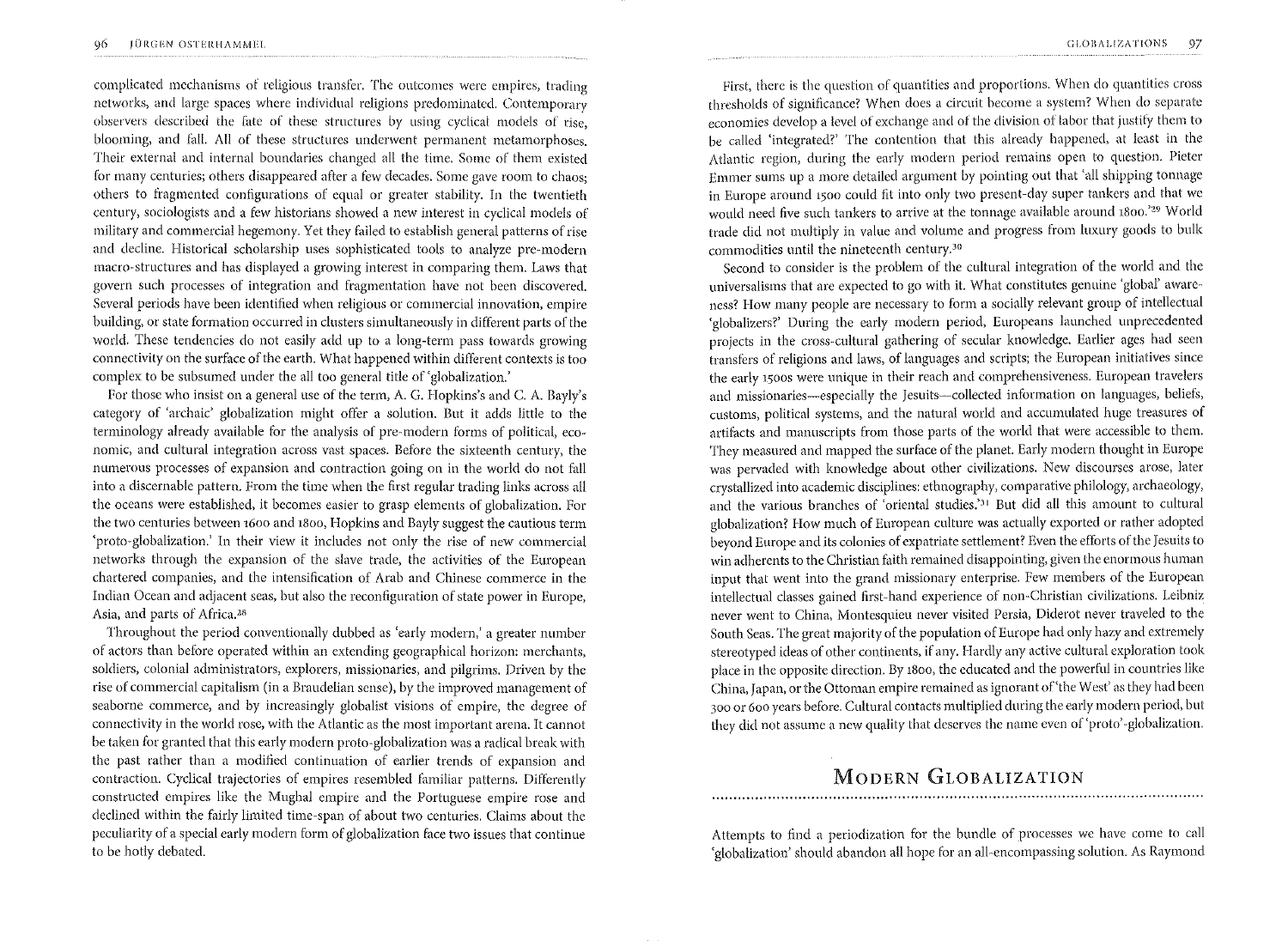Grew has pointed out, 'each periodization follows from a particular interpretation of the essence of globalization.'32 From the insight that various types of globalization arc unlikely to evolve synchronically foHows the conclusion that it is impossible to posit a neatly demarcated sequence of 'stages.' Most historians and historically-minded sociologists prefer the idea of several 'waves' -short periods of intensified worldwide integration followed by intervals of reduced integrative dynamism. However, there is no consensus about the number of such waves and their place in long-term chronology. Few scholars defend the view that waves of globalization resemble the 'long cycles' of theories of economic growth in the tradition of Nicolai Kondratiev and Joseph A. Schumpeter. A recent metaphorical approach to the concept of 'waves' does not employ structural criteria, but sees them as clusters of representative *experiences* shared in distant regions of the planet.33 Rhetorically persuasive as this suggestion may be, its charm results from a degree of impressionistic fuzziness unfit for a social science concept.

Something changed during the nineteenth century, probably since about the 1820s or 183os: but what? Economic historians, able to draw on better statistical evidence than for the more distant past, single out three developments. First, the sheer bulk and value of long-distance trade reached unprecedented heights. Improved shipping and the beginning of the railway age created the logistic foundations for an expansion that, after the European colonization of Australia and New Zealand and the development of new export enclaves in West Africa and South Africa, left no part of the world untouched. This, of course, is a very simple empirical observation. Second, connections between markets for labor, commodities, and-much later-capital matured into integration. 'Integration' in turn is measured in terms of the long-term convergence of prices in distant markets. 34 Yet, price levels did not by any means coalesce all over the world, and the simple quantitative indicator of functional relations between prices ought to form part of a richer concept of 'convergence.' As Steve Dowrick and J, Bradford DeLong understand it, convergence means 'the assimilation of countries outside northwest Europe of the institutions, technologies, and productivity levels currently in usc in northwest Europe and in the rest of the industrial core.'35 By t900, only Western Europe, the United States, Canada, three Latin American countries, Australia, New Zealand, Japan, and, in a way, South Africa belonged to a 'convergence club.'36 The growth of global capitalism, evident in the last quarter of the nineteenth century, transformed the lives of millions of people on Earth—and left a greater number undisturbed in their accustomed ways of subsistence.37 Countless peasants in India or in the interior provinces of China did not produce for export, never bought foreign consumer goods, and knew next to nothing about the outside world.

Forms of globalization other than economic globalization are even more difficult to pin down for a long nineteenth century up to 1914 or even a *very* long one until 1945. Few traces of global governance, the political scientists' main criterion for globalization, are to be found before World War I. The European 'concert of powers' was in shambles after the Crimean War of 1854-7, and the emergence of the earliest international organizations could not hide the fact that no normative consensus curbed the

sovereignty of militarized nation-states. Most of the inhabitants of Asia and Africa were politically voiceless as colonial subjects or citizens of 'semi-colonial' countries. The League of Nations was not the complete failure it has often been reputed to be, but it certainly did not function as an effective guarantor of international peace. The interwar years saw a fragmentation of the world economy into quasi-self·contained blocs (although it is at issue how dramatic economic de-globalization actually was) as well as a challenge to a peaceful world order from ultra-nationalism in Germany, Japan, and ftaly.

*Cultural* globalization between the 18305 and 1945, a vast subject, is impossible to summarize in a few sentences. European civilization attained a maximum of its worldwide influence in the third quarter of the nineteenth century, thereafter losing much of its prestige in an age of mature imperialism and, even more so, during World War I. Still, colonialism left a long-term legacy particularly in education and the bilingualism of post-colonial elites. Europeans and North Americans remained curious about the rest of the world, but their perceptions were colored by a kind of structural arrogance that is nowadays known as 'orientalism.' Universalist programs like that of an all-embracing canon of *Weltliteratur* ('world literature'), advocated in the 1820s by the German poet and polymath johann Wolfgang von Goethe, kindled little enthusiasm in Germany or elsewhere. 'Culture' invariably became a program of national soul-searching. The crucial diiTerence between the period up to 1945 and the most recent decades is the absence of truly global media accessible for mass audiences. The fact that news agencies like Reuters cabled information from any major city in the world and that a daily newspaper like the *Times* of London was read by the powerful almost everywhere dwindles in importance when set alongside the impact of the electronic media today.

'Modern globalization' is a category wide enough to capture what went on in an age commonly described as that of industrialization, empire, and the nation-state, and the great economic spurt during the decades before 1914 laid the foundations for various post-1950 waves of global economic integration. At the same time, it remains to be discussed whether the various types of globalization really constituted *the* defining feature of the one and a half centuries after about 1800. Modernity before the midtwentieth century was probably *not* quintessentially 'global.'

# CONTEMPORARY GLOBALIZATION

With 'contemporary' or, to some, 'post-colonial' or 'post-Cold War' globalization we enter the realm of the social sciences. For twenty years it has been their principal thematic concern. The historian can only peddle a trivial kind of wisdom: the globalization(s) we are experiencing today are in some respects of revolutionary novelty. They are so new and exciting that historians should spend at least as much time on the origins of recent global capitalism as on controversies about the very first stirrings of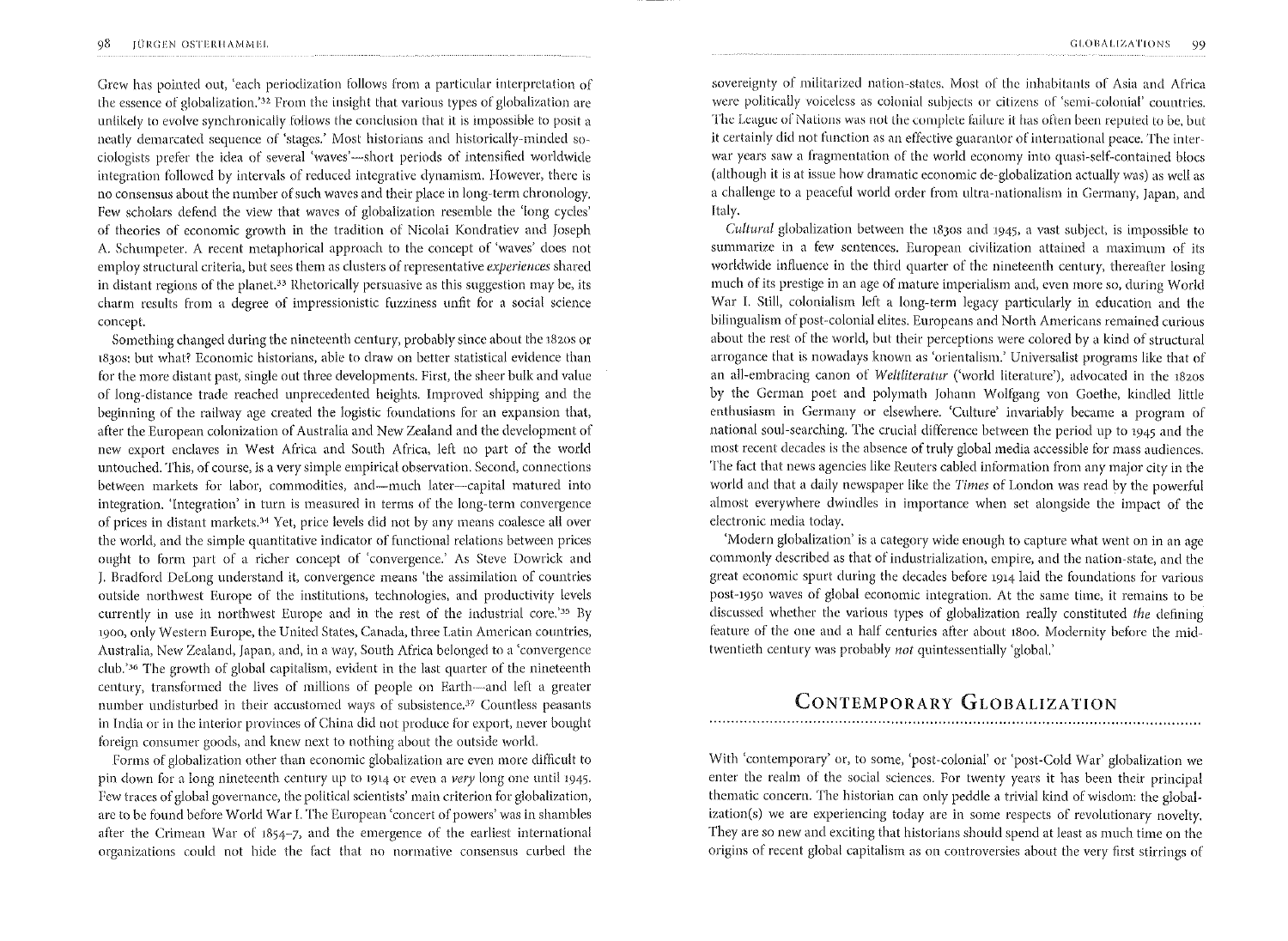globalization at the dawn of history. On the other hand, some characteristics of contemporary globalization are not as singular as they appear to the historically innocent eye.

Not all changes that have taken place in the world during the last two or three decades can be credited to globalization. Thus, it remains an open question to what extent forces of globalization contributed to the collapse of the Soviet Union and its satellite states. Trends in the international economy and subversion by media from the 'free' or capitalist West certainly were not the only, perhaps not even the most important, causes of the disappearance of organized communism in Europe. The military logic of the nuclear Cold War, the civil rights movements in several countries of the Eastern bloc, nationality problems peculiar to the Soviet Union, and severe miscalculations on the part of the Soviet leadership both before and after Mikhail S. Gorbachev's assumption of power are just several among many factors unrelated to globalization that have to be considered when the end of bipolarity in world politics is to be explained.<sup>38</sup> The impact of globalization is more obvious in other fields:<sup>39</sup> first, innovations in communication and information technology, in particular computers, satellite telephones, and the Internet, and their rapid spread down to the individual household user; second, the affordability, for the first time in history, of cheap longdistance transport to middle- and lower-income groups in the 'developed' parts of the world and, as a consequence, the further growth of fuel-based mass transport; third, the creation of a unified global capital market working in real time; fourth, the convergence across countries and continents of preferences and patterns of consumption-although claims about a general 'McDooaldization' of the world should be taken with a pinch of salt; fifth, the massively enhanced importance of knowledge as a factor of production and a resource that confers competitive advantages on societies which cast themselves as 'knowledge societies'; sixth, the consolidation of a basic set of internationally accepted norms delegitimizing violations of human rights and a broad range of specific forms of violence and discrimination.

Historians will be inclined to see behind such novelties antecedents and continuity. While they do not claim that nothing new under the sun has been developing around the recent turn of the millennium, they will tend to restrain the wilder forms of excitement. A massive globalization of trade and investment already took place between the 187os and 1914, and quite a number of economic analyses from the period read like current comments on globalization once the reader replaces the older terms *Weltwirtschaft* ('world economy')—the Germans were at the forefront of that kind of literature---or 'international economy' with 'globalization.'<sup>40</sup> In the domain of information technology, the invention and introduction of the Internet looks like a repeat performance of the installation of a worldwide cable network between ca. 186o and 1902. 41 The two technologies differed in their carrying capacity, their economic contexts, the extent of political control attached to them, and the impact on the habits and cultural outlooks of their users. But the feeling that the new technology marked a 'revolutionary' compression of time and space was widely shared in the 188os and the 1990s. The impression that life was accelerating is often claimed to be a singular novelty

of an age when communication in real time has become a matter of course. Yet earlier generations, at least in Europe, had similar experiences. They were characteristic for the Age of Revolution since the 1780s, for the boom years of railway building, and for the *fin de siècle* between ca. 1890 and 1914.<sup>42</sup> In all these cases and up to the present time, it is difficult to find hard data for the alleged speeding up of life; a vague sense of going through exciting times is everything one usually discovers in the sources. A different kind of continuity is to be found where apparent rupture and advance turns out to be superficial. Thus, globalization theorists have often claimed that contemporary globalization successfully produces its own institutional underpinnings in the shape of robust transnational networks and effective global governance. The financial crisis that began in September 2008, however, revealed the fragile institutional basis of global business and reintroduced nation-states and national governments, already proclaimed obsolete or even defunct by many theorists, as indispensible actors guaranteeing the survival of transnational capitalism. History confounded an influential school of contemporary social and political thought.

The tremendous popularity of the concept of 'globalization' and the fact that oceans of ink have been spilled on it are no proof that social scientists will succeed in constructing theories of globalization that stand up to the highest standards of theory formation. Despite the work of important thinkers like Immanuel Wallerstein, Arjun Appadurai, Manuel Castells, or Saskia Sassen, a comprehensive and empirically relevant theory of globalization is nowhere to be seen. Such a theory, complete with ideas about how globalization is able to be identified and measured, would be indispensable to historians. It would help raise the concept from a cliche to an analytical tool. As things stand now, proponents of the concept do not even agree on their interpretation of the present-day world with its boundless availability of data. Is world society growing more equal or more unequal? Is world culture being homogenized, or are cultural differences mounting? Consensus on such seemingly simple empirical questions is still lacking. That does not inspire conftdence in the application of the concept of 'globalization' to the past, where hard facts are much more difficult to come by. World historians and global historians will watch the further development of globalization theory. But given their own much more variegated concerns, they are not dependent on it.

#### **NOTES**

<sup>1.</sup> For a good classification of concepts of globalization sec William I. Robinson, 'Theories of Globalization,' in George Ritzer, ed., *The Blackwell Companion to Globalization* (Malden, Mass.: Blackwell, 2007), 125·-43; on the public career of the concept and the political conflicts surrounding it sec Nayan Chanda, *Bound Together: How Traders, Preachers, Adventurers, and Warriors Shaped Globalization* (New Haven, Conn.: Yale University Press, 2007), 245-69.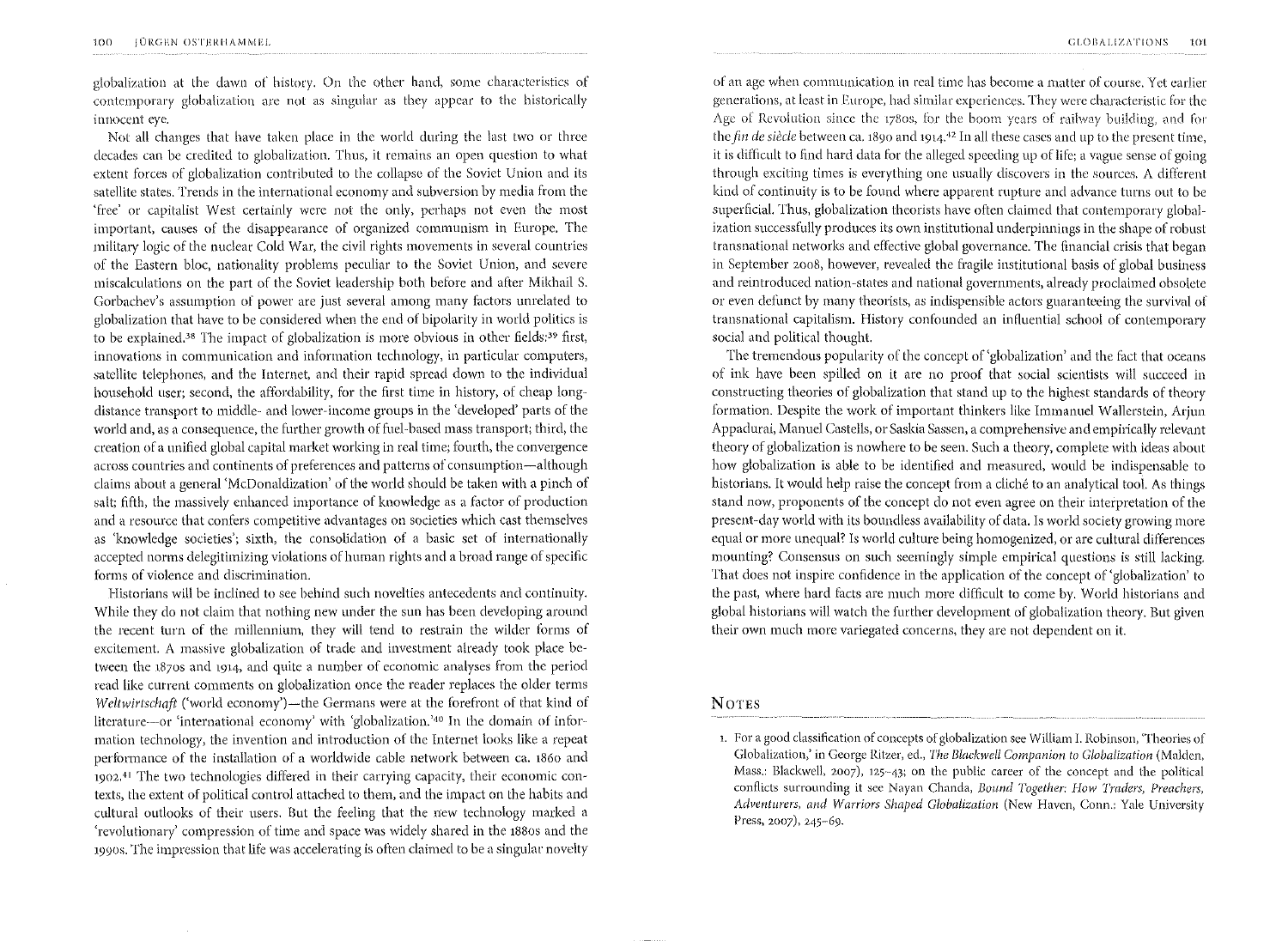- 2. David Held and Anthony McGrew, Globalization Theory: Approaches and Controversies (Cambridge: Polity Press, 2007), 6.
- 3. David Held and Antony McGrew, Globalization/Anti-Globalization: Beyond the Great Divide, (2nd edn., Cambridge: Polity Press, 2007).
- 4. Good introductions are: Robert J. Holton, Making Globalization (Basingstoke: Palgrave Macmillan, 2005); Frank J. Lechner, Globalization: The Making of World Society (Malden, Mass.: Wiley-Blackwell, 2009); Jan Aart Scholte, Globalization: A Critical Introduction (Basingstoke: Palgrave Macmillan, 2000); David Held et al., Global Transformations: Politics, Economics and Culture (Cambridge: Polity Press, 1999). The early debates are fully documented in Roland Robertson and Kathleen E. White, eds., Globalization: Critical Concepts in Sociology, 6 vols. (London: Routledge, 2003).
- 5. Michael Lang, 'Globalization and Its History,' Journal of Modern History 78 (2006), 899-931, at 899.
- 6. Salvatore Babones, 'Studying Globalization: Methodological Issues,' in Ritzer, ed., Blackwell Companion to Globalization, 144-61, at 144.
- 7. See the strong warning against uncritical uses of the word 'globalization' by one of its earliest proponents: Roland Robertson and Habib Haque Khondker, 'Discourses of Globalization: Preliminary Considerations,' International Sociology 13 (1998), 25-40.
- 8. The standard statement is J. R. McNeill and William H. McNeill, The Human Web: A Bird's-Eye View of World History (New York: Norton, 2003).
- 9. Raymond Grew, 'Finding Frontiers in Historical Research on Globalization,' in Ino Rossi, ed., Frontiers of Globalization Research: Theoretical and Methodological Approaches (New York: Springer, 2008), 271-86, at 276.
- 10. A basic introduction is Robert J. Holton, Making Globalization (New York: Palgrave Macmillan, 2005), 55-80.
- 11. On the consequences of the spatial turn for the study of globalization see Warwick E. Murray, Geographies of Globalization (London: Routledge, 2006). An excellent overview is Harm J. de Blij, The Power of Place: Geography, Destiny, and Globalization's Rough Landscape (Oxford: Oxford University Press, 2009).
- 12. Karin Knorr Cetina, 'Microglobalization,' in Rossi, ed., Frontiers of Globalization Research, 65-92, at 68.
- 13. Roland Robertson and Kathleen E. White, 'What Is Globalization?,' in Ritzer, ed., Blackwell Companion to Globalization, 54-66, at 56.
- 14. With a slightly different meaning, the 'global' can also be conceptualized as the 'universal.' See A. G. Hopkins, 'Introduction: Interactions between the Universal and the Local,' in A. G. Hopkins, ed., Global History: Interactions between the Universal and the Local (Basingstoke: Palgrave Macmillan, 2006), 1-38, esp. 7-9.
- 15. Timothy Brook, Vermeer's Hat: The Seventeenth Century and the Dawn of the Global World (New York: Bloomsbury Press, 2008).
- 16. Jonathan Friedman, 'Global Systems, Globalization, and Anthropological Theory,' in Rossi, ed., Frontiers of Globalization Research, 109-32, at 118-19.
- 17. See James N. Rosenau, Distant Proximities: Dynamics beyond Globalization (Princeton: Princeton University Press, 2003), 80-1.
- 18. A keen sense of such imbalances is to be found in the excellent textbook of Boike Rehbein and Hermann Schwengel, Theorien der Globalisierung (Konstanz: UVK Verlag, 2008).
- 19. Jörg Dürrschmidt and Graham Taylor, Globalization, Modernity and Social Change: Hotspots of Transition (Basingstoke: Palgrave Macmillan, 2007), 4-5.
- 20. A well-known example is John E. Wills, Jr., 1688: A Global History (New York: Norton, 2001).
- 21. This is one of the great virtues of C. A. Bayly, The Birth of the Modern World, 1780-1914 (Oxford: Blackwell, 2004).
- 22. On the debate within its wider context see Peer Vries, 'Global Economic History: A Survey,' in Österreichische Zeitschrift für Geschichtswissenschaften 20 (200), 133-69.
- 23. Roger King and Gavin Kendall, The State, Democracy and Globalization (Basingstoke: Palgrave Macmillan, 2004).
- 24. On the relation between global history and globalization see also Sebastian Conrad and Andreas Eckert, 'Globalgeschichte, Globalisierung, multiple Modernen: Zur Geschichtsschreibung der modernen Welt,' in Sebastian Conrad, Andreas Eckert, and Ulrike Freitag, eds., Globalgeschichte, Theorien, Ansätze, Themen (Frankfurt am Main: Campus,  $2007$ ,  $7-49$ , esp.  $19-22$ .
- 25. Andre Gunder Frank and Barry K. Gills, eds., The World System: Five Hundred Years or Five Thousand? (London: Routledge, 1993); see also the debate in Barry K. Gills and William R. Thompson, eds., Globalization and Global History (London: Routledge, 2006).
- 26. Barry K. Gills and William R. Thompson, 'Globalization, Global Histories, and Historical Globalities,' in Gills and Thompson, eds., Globalization and Global History, 1-17, at 2.
- 27. Dennis O. Flynn and Arturo Giráldez, 'Globalization Began in 1571,' in Gills and Thompson, eds., Globalization and Global History, 232-47, at 232-5; Dennis O. Flynn and Arturo Giráldez, 'Born Again: Globalization's Sixteenth-Century Origins (Asian/ Global versus European Dynamics),' Pacific Economic Review 13 (2008), 359-87.
- 28. A. G. Hopkins, 'Introduction: Globalization-An Agenda for Historians,' in A. G. Hopkins, ed., Globalization in World History (London: Pimlico, 2002), 1-10, at 5. See also C. A. Bayly, "Archaic' and 'Modern' Globalization in the Eurasian and African Arena, c. 1750-1850,' in Hopkins, ed., Globalization in World History, 47-73.
- 29. Pieter C. Emmer, 'The Myth of Early Globalization: The Atlantic Economy, 1500-1800,' Nuevo Mundo Mundos Nuevos: Coloquios 2008, <http://nuevomundo.revues.org/ index42173.html>.
- 30. Ronald Findlay and Kevin H. O'Rourke, Power and Plenty: Trade, War, and the World Economy in the Second Millennium (Princeton, N.J.: Princeton University Press, 2007),  $383 - 5.$
- 31. See the overview in Geoffrey C. Gunn, First Globalization: The Eurasian Exchange, 1500-1800 (Lanham, Md.: Rowman & Littlefield, 2003).
- 32. Grew, 'Finding Frontiers in Historical Research on Globalization,' in Rossi, ed., Frontiers of Globalization Research, 277.
- 33. Lechner, Globalization: The Making of World Society (Malden, Mass.: Wiley-Blackwell,  $2009$ ,  $15-32$ .
- 34. Ronald Findlay and Kevin H. O'Rourke, 'Commodity Market Integration, 1500-2000,' in Michael D. Bordo, Alan M. Taylor, and Jeffrey G. Williamson, eds., Globalization in Historical Perspective (Chicago: University of Chicago Press, 2003), 11-64, at 14; Jeffrey G. Williamson, Globalization and the Poor Periphery before 1950 (Cambridge, Mass.: MIT Press, 2006), 25-36 (mainly on commodity markets).
- 35. Steve Dowrick and J. Bradford DeLong, 'Globalization and Convergence,' in Bordo et al., eds., Globalization in Historical Perspective, 191-226, at 195.